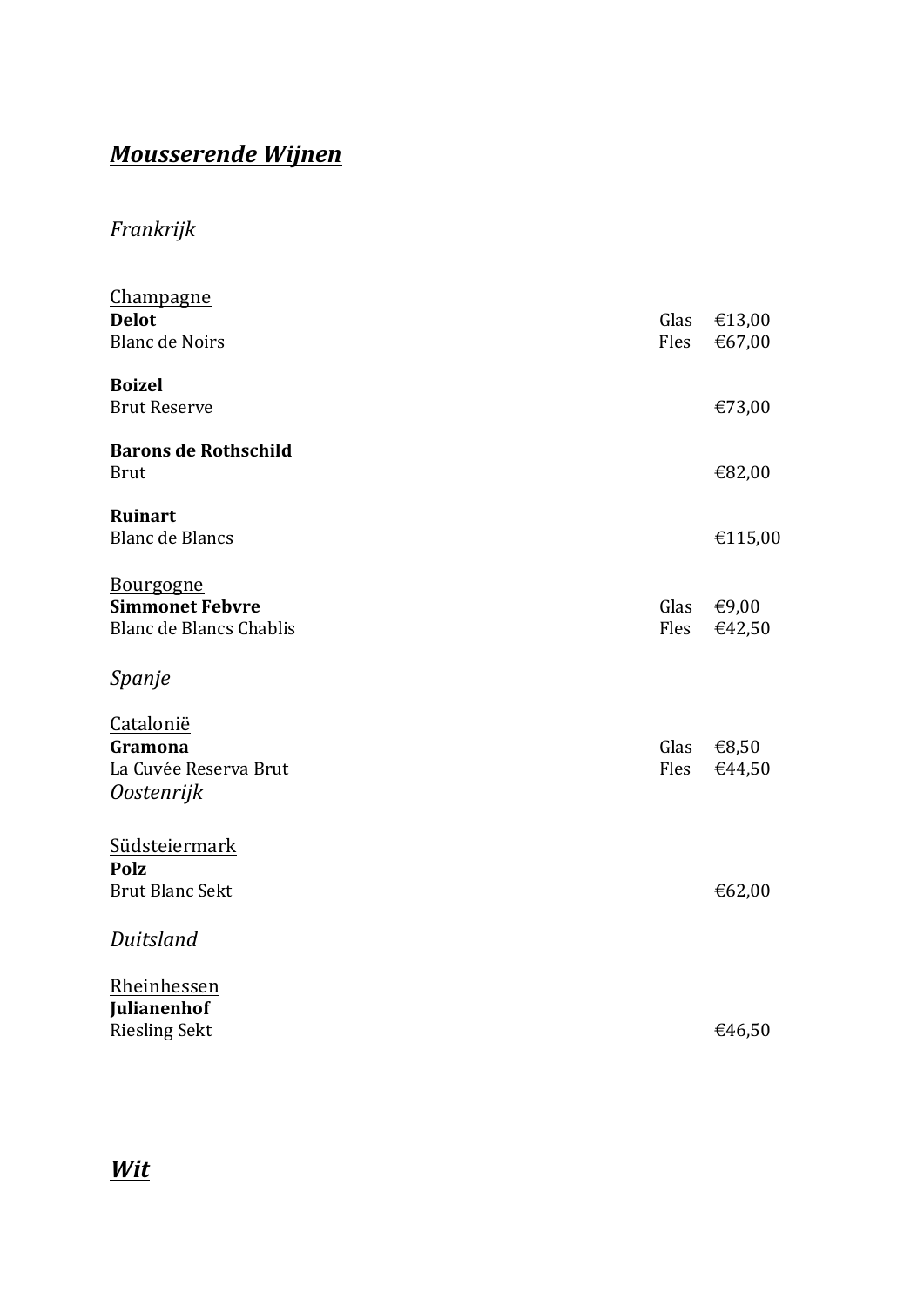### Nederland

| Gelderland                               |        |
|------------------------------------------|--------|
| <b>Betuws Wijndomein</b>                 |        |
| 'Linge wit' Johanitter                   | €35,50 |
|                                          |        |
| Duitsland                                |        |
|                                          |        |
| Mosel                                    |        |
| <b>Van Volxem</b>                        |        |
| Alte Reben Riesling                      | €51,50 |
| <b>Rheingau</b>                          |        |
| <b>Weingut Robert Weil</b>               |        |
| <b>Gütswein Riesling</b>                 | €47,00 |
|                                          |        |
| Oostenrijk                               |        |
|                                          |        |
| <b>Kamptal</b>                           |        |
| <b>Schloss Gobelsburg</b>                |        |
| 'Löss' Grüner Veltliner                  | €33,00 |
| 'Langenlois' Grüner Veltliner            | €52,50 |
|                                          |        |
| Sudsteiermark                            |        |
| <b>Weingut Polz</b>                      |        |
| Welschriesling                           | €34,50 |
|                                          |        |
| 'Spiegel' Sauvignon blanc-Riesling       | €36,50 |
|                                          |        |
| 'Witscheiner Herrenberg' Sauvignon Blanc | €45,50 |

Frankrijk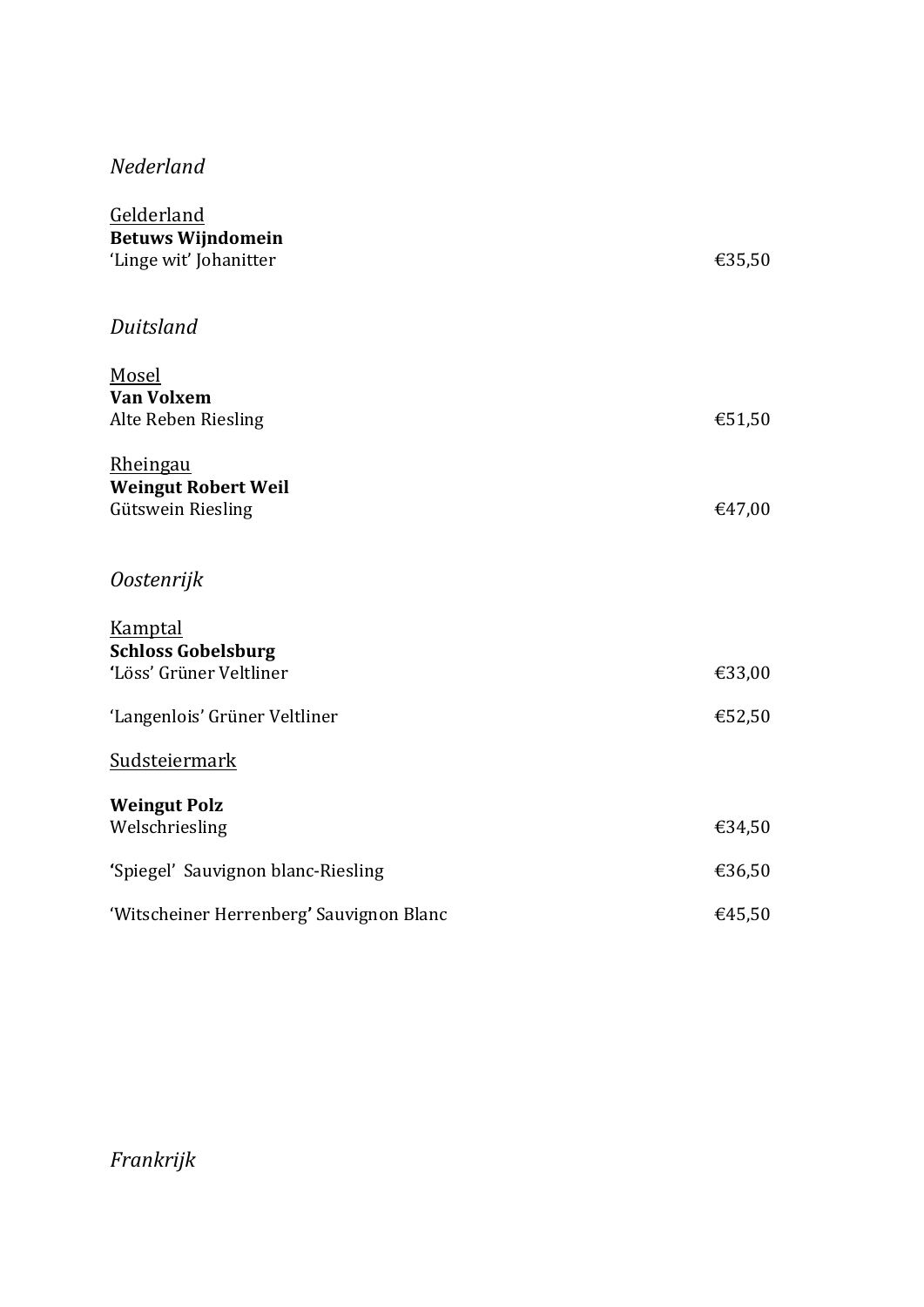| Alsace<br><b>Leon Beyer</b>                                                        |         |
|------------------------------------------------------------------------------------|---------|
| 'Hommage aux 4 saisons' Pinot Blanc                                                | €35,50  |
| 'Blason D'Alsace' Pinot Blanc & Gris-Sylvaner-Chasselas                            | €32,00  |
| <b>Schoffit</b><br><b>Pinot Blanc-Auxerrois</b>                                    | €39,00  |
| <u>Loire</u><br>Vigneau-Chevreau<br>'Cuvee Silex' Chenin Blanc                     | €39,50  |
| <b>Madame des Fontaynes</b><br>'Menetou-Salon' Sauvignon Blanc                     | €48,50  |
| <b>Alphonse Mellot</b><br>Sancerre 'La Moussière' Sauvignon Blanc                  | €54,00  |
| <b>Bourgonge</b><br><b>Raoul Gautherin et Fils</b><br>'Chablis' Chardonnay         | €55,50  |
| <b>Florent Garaudet</b><br>Monthelie 'Sous le Cellier' Chardonnay '19              | €72,00  |
| <b>Alain Chavy</b><br>Bourgogne Chardonnay                                         | €47,00  |
| Puligny-Montrachet 'Les Charmes' '18                                               | €121,00 |
| Domaine du Cellier aux Moines<br>Puligny-Montrachet 'Les Pucelles' Premier Cru '19 | €210,00 |
| <b>Vincent Morey</b><br>Chassagne Montrachet 'Les Embrazées' Premier Cru '18       | €129,00 |
| <b>Alain Patriarche</b><br>Meursault 'Les Grands Charrons' '19                     | €118,50 |
| <b>Jean-Baptiste Ponsot</b><br>Rully 'En Bas de Vouvry' Chardonnay                 | €62,00  |
| <b>Maison Louis Latour</b><br>'Vire-Clesse' Chardonnay                             | €46,50  |

Bordeaux Chateau L'Hospital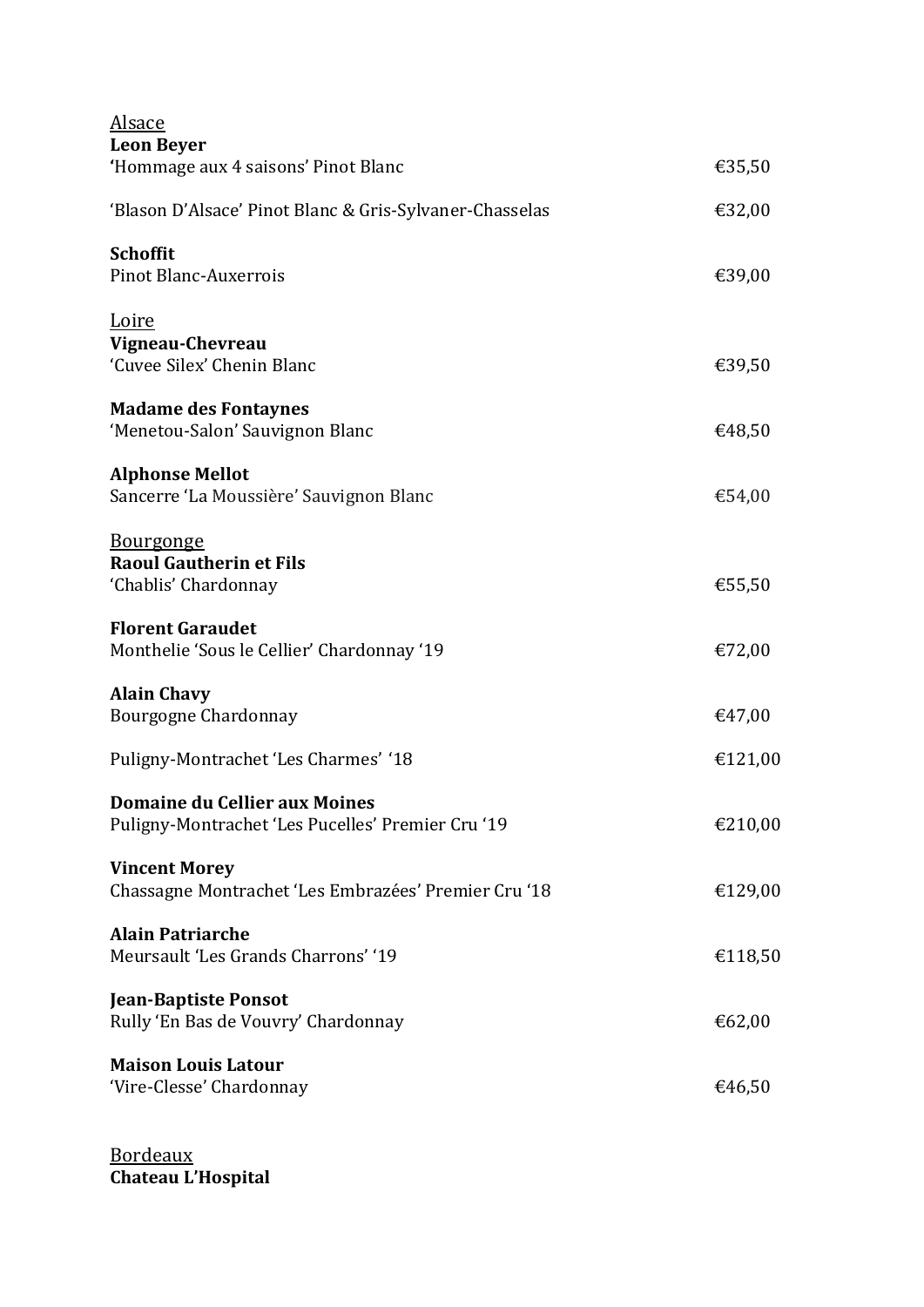| 'Graves' Sauvignon Blanc-Semillion                                                                                                | €38,00           |
|-----------------------------------------------------------------------------------------------------------------------------------|------------------|
| Ardeche<br><b>Maison Louis Latour</b><br>'Ardeche' Chardonnay                                                                     | €29,50           |
| <b>Languedoc</b><br><b>Laurent Miguel</b><br>'Pere et Fils' Chardonnay-Viognier                                                   | €24,50           |
| <b>Domaine Gaujal</b><br>'Picpoul de Pinet'                                                                                       | €34,50           |
| Rhone<br><b>Maison Brotte</b><br>'Esprit Barville' Grenache-Clairette-Viognier<br>'Condrieu'                                      | €31,00<br>€85,00 |
| <b>Louis Cheze</b><br>'Marsanne'                                                                                                  | €41,50           |
| Spanje                                                                                                                            |                  |
| Rioja<br>Campillo<br>'Fermentado en Barrica' Viura-Chardonnay<br><b>Catalonië</b><br><b>Cofama Vins</b><br>'Ulls de Mel' Xarel-lo | €35,00<br>€32,00 |
| Rueda<br><b>Bodegas Garciarevalo</b><br>'Finca Tresolmos' Verdejo                                                                 | €25,00           |
| <b>Galicia</b><br>Granbazan<br>'Etiqueta Verde' Albarino                                                                          | €31,50           |
| <u> Castilla-La Mancha</u><br><b>Arzuaga Navarro</b><br>'Pago Mota' Chardonnay                                                    | €33,00           |
| Valencia<br><b>Pepe Mendoza</b><br>'Casa Agricola' Moscatel-Macabeo-Airen                                                         | €38,50           |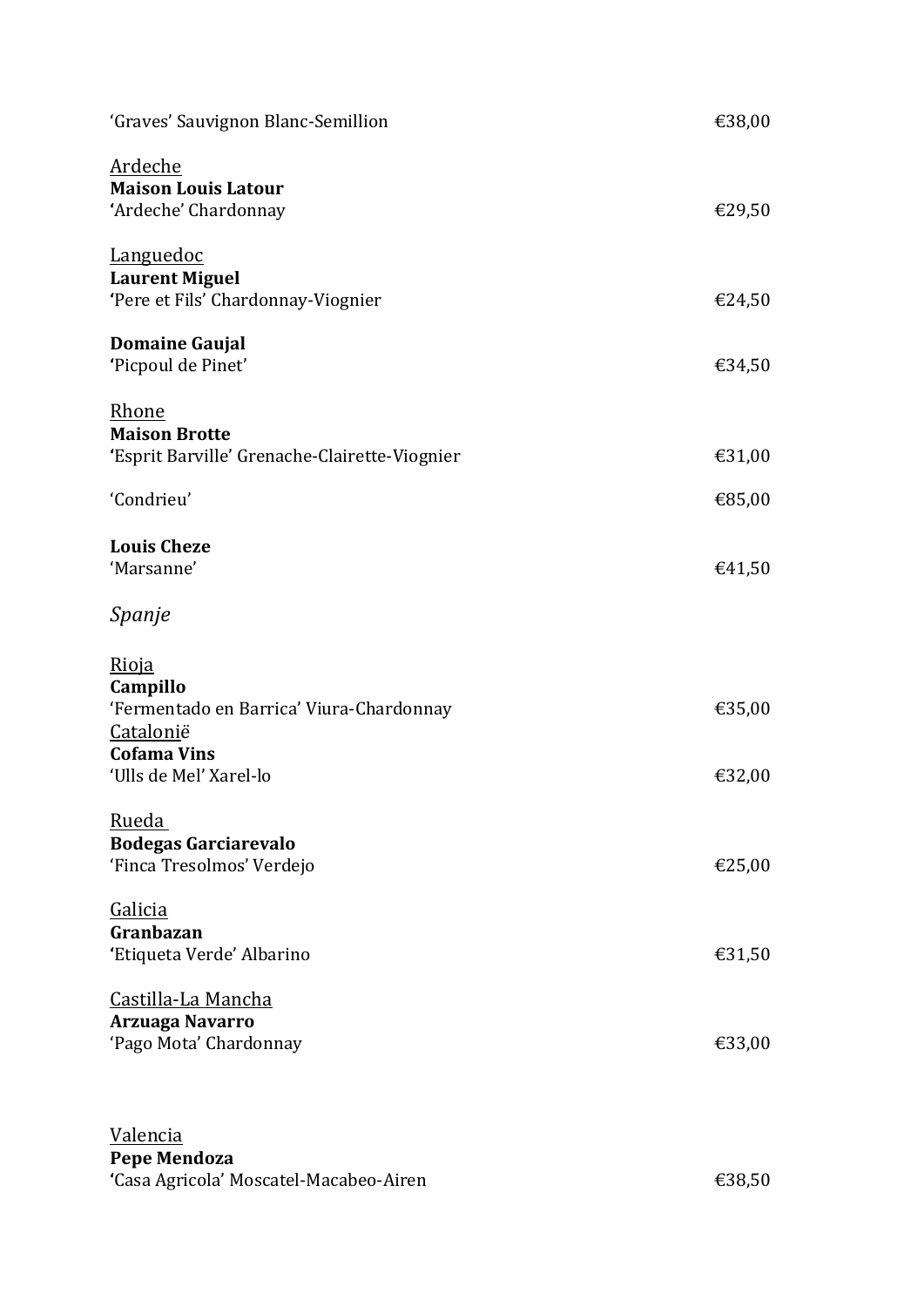## Italie

| Marche                                              |        |
|-----------------------------------------------------|--------|
| <b>Marotti Campi</b>                                |        |
| 'Salmariano Riserva' Verdicchio                     | €35,00 |
| Carminucci                                          |        |
| 'Belato' Pecorino                                   |        |
|                                                     | €32,50 |
| <u>Campania</u>                                     |        |
| <b>Terre Stregate</b>                               |        |
| 'Svelato' Falanghina Sannio                         | €32,50 |
|                                                     |        |
| <b>Sardegna</b>                                     |        |
| <b>Tenuta Masone Mannu</b>                          |        |
| 'Petrizza' Vermentino                               | €40,00 |
|                                                     |        |
| Portugal                                            |        |
|                                                     |        |
| Douro                                               |        |
|                                                     |        |
| Quinta de la Rosa<br>'La Rosa' Branco Reserva       | €39,50 |
|                                                     |        |
| <u>Alentejo</u>                                     |        |
| Herdade do Esporao                                  |        |
| 'Reserva Branco' Antao Vaz-Arinto-Roupeiro-Semillon | €46,00 |
|                                                     |        |
| Australie                                           |        |
|                                                     |        |
|                                                     |        |
| <b>Eden Valley</b>                                  |        |
| Yalumba                                             |        |
| 'Y Series' Viognier                                 | €30,00 |
|                                                     |        |
| Nieuw-Zeeland                                       |        |
|                                                     |        |
| Marlborough                                         |        |
| <b>Tomtit</b>                                       |        |
| Sauvignon Blanc                                     | €36,50 |
|                                                     |        |
|                                                     |        |

## Zuid-Afrika

**Tulbagh**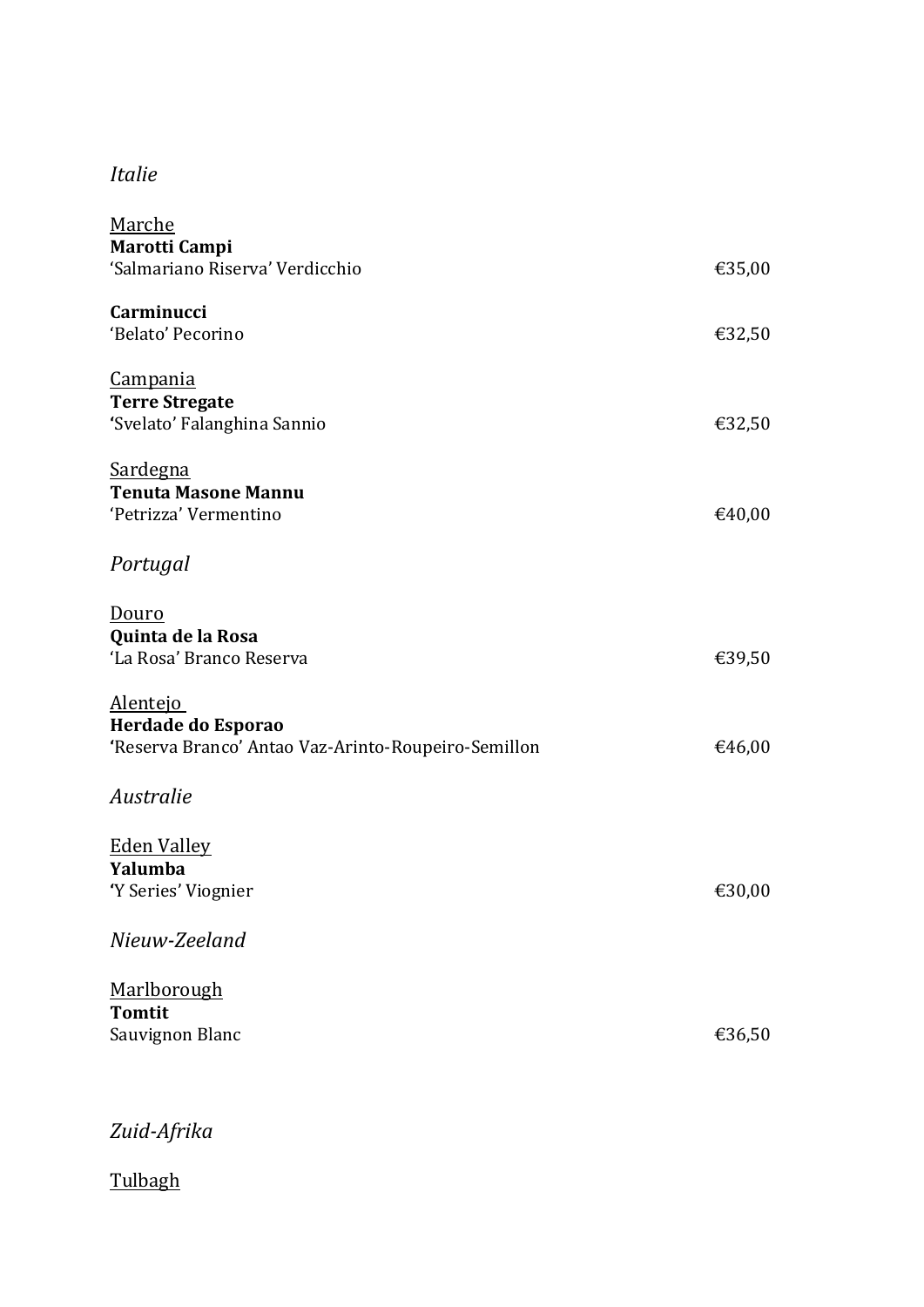| Rijk's<br>'Barrel Fermented' Chenin Blanc                             |        |
|-----------------------------------------------------------------------|--------|
|                                                                       | €52,00 |
| <u>Hemel en Aarde Valley</u><br><b>Bouchard Finlayson</b>             |        |
| 'Missionvale' Chardonnay                                              | €64.50 |
| <b>Western Cape</b>                                                   |        |
| <b>Fram Citrusdal</b><br>'Field Blend'                                |        |
|                                                                       | €45,50 |
|                                                                       |        |
|                                                                       |        |
| <u>Rose</u>                                                           |        |
|                                                                       |        |
| Frankrijk                                                             |        |
| Languedoc                                                             |        |
| <b>Laurent Miguel</b><br>'Pere et Fils' Syrah-Cinsault                | €22,50 |
|                                                                       |        |
| Provence<br>La Madrague                                               |        |
| 'M de Madrague' Grenache-Syrah-Cinsualt                               | €38,50 |
|                                                                       |        |
| Spanje                                                                |        |
| Rioja Alta                                                            |        |
| <b>Bodegas Muga</b><br>'Rioja Muga Rosado' Garnacha-Viura-Tempranillo | €31,50 |
|                                                                       |        |
| <i>Oostenrijk</i>                                                     |        |
| <b>Sudsteiermark</b>                                                  |        |
| <b>Weingut Polz</b><br>'Spiegel Rosé' Zweigelt                        | €36,00 |
|                                                                       |        |

# Rood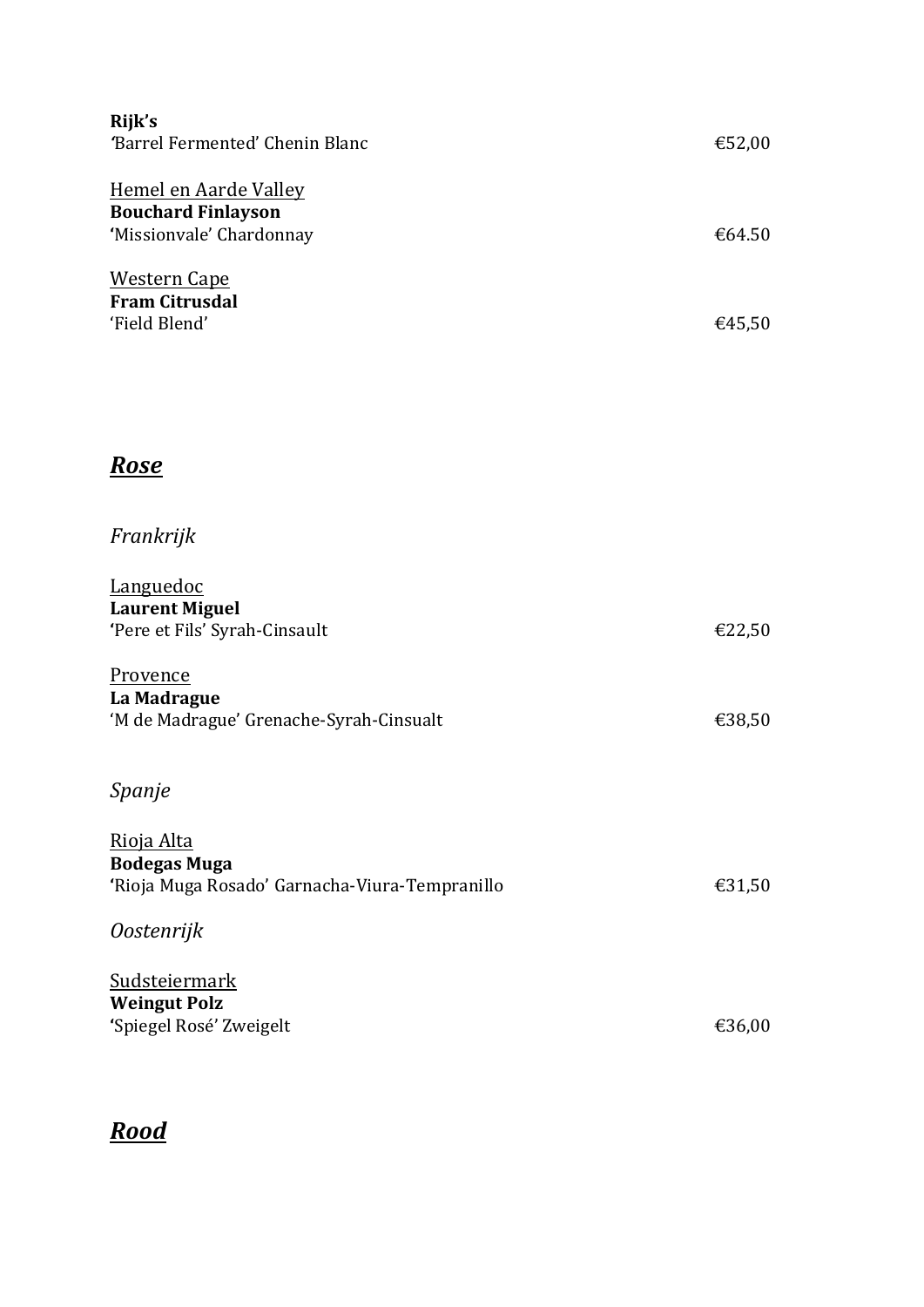### Nederland

| Gelderland<br><b>Betuws Wijndomein</b><br>'Linge Rood' Regent-Pinotin                | €35,00 |
|--------------------------------------------------------------------------------------|--------|
| Duitsland                                                                            |        |
| Rheinhessen<br><b>Weingut Manz</b><br>'Spätburgunder'                                | €36,50 |
| <i>Oostenrijk</i>                                                                    |        |
| <b>Burgenland</b><br><b>Weingut Feiler-Artinger</b><br>Blaufränkisch                 | €34,00 |
| <b>Sudsteiermark</b><br><b>Weingut Polz</b><br>Zweigelt                              | €44,50 |
| Frankrijk                                                                            |        |
| <b>Beaujolais</b><br><b>Domaine Louis Latour</b><br>'Regnie La Roche' Gamay          | €37,00 |
| <b>Bourgogne</b><br><b>Vincent Morey</b><br>Bourgogne Pinot Noir                     | €48,00 |
| <b>Florent Garaudet</b><br>Monthélie 'Les Riottes' 1er Cru Pinot Noir                | €85,00 |
| <b>Michel Juillot</b><br>Mercurey 'Les Champs Martin' 1er Cru Pinot Noir             | €74,00 |
| <b>Pierre Bourée</b><br>Fixin 'La Croix Blanche' Pinot Noir                          | €82,00 |
| <b>Bordeaux</b><br><b>Chateau Patache d'Aux</b><br>'Medoc' Cabernet Sauvignon-Merlot | €42,50 |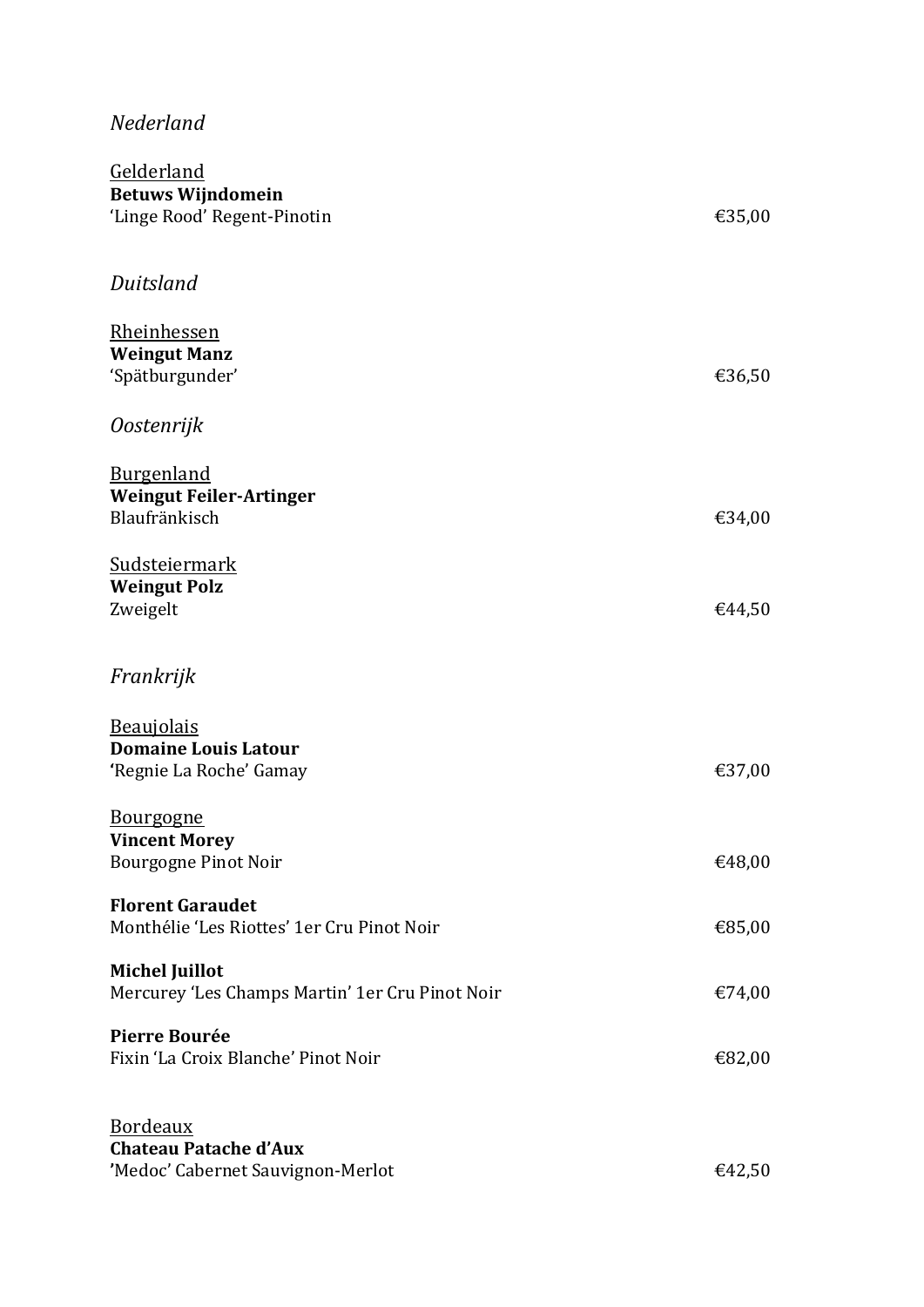| <b>Chateau Gaudin</b><br>'Pauillac' Cabernet Sauvignon-Merlot                             | €57,50  |
|-------------------------------------------------------------------------------------------|---------|
| <b>Chateau Poujeaux</b><br>'Moulis-en-Medoc' Cabernet Sauvignon-Merlot                    | €105,50 |
| Chateau La Croix du Merle<br>'Saint-Emillion' Merlot                                      | €56,00  |
| <b>Provence</b><br><b>Domaine Louis Latour</b><br>'Valmoissine' Pinot Noir                | €36,50  |
| <b>Languedoc</b><br><b>Laurent Miguel</b><br>'Pere et Fils' Syrah-Grenache                | €24,50  |
| <b>Villa Emillio</b><br>'Saint-Chinian' Cinsault-Grenache-Mourverdre                      | €30,00  |
| Rhone<br><b>Maison Brotte</b><br>'Espirit Barville' Syrah-Grenache                        | €32,50  |
| <b>Jean Deydier &amp; Fils</b><br>'Chateauneuf-du-Pape' Grenache                          | €92,00  |
| Spanje                                                                                    |         |
| <u>Navarra</u><br><b>Marques de Valcarlos</b><br>'Crianza' Tempranillo-Cabernet Sauvignon | €33,50  |
| <b>Cataluña</b><br><b>Cims de Porrera</b><br>'Vi de Vila' Garnacha-Cariñena               | €64,00  |
| <u>Rioja</u><br><b>Orben</b><br>'Tinto' Tempranillo                                       | €56,00  |
| Valencia<br><b>Pepe Mendoza</b><br>'Casa Agricola' Monastrell-Alicante Bouschet           | €42,00  |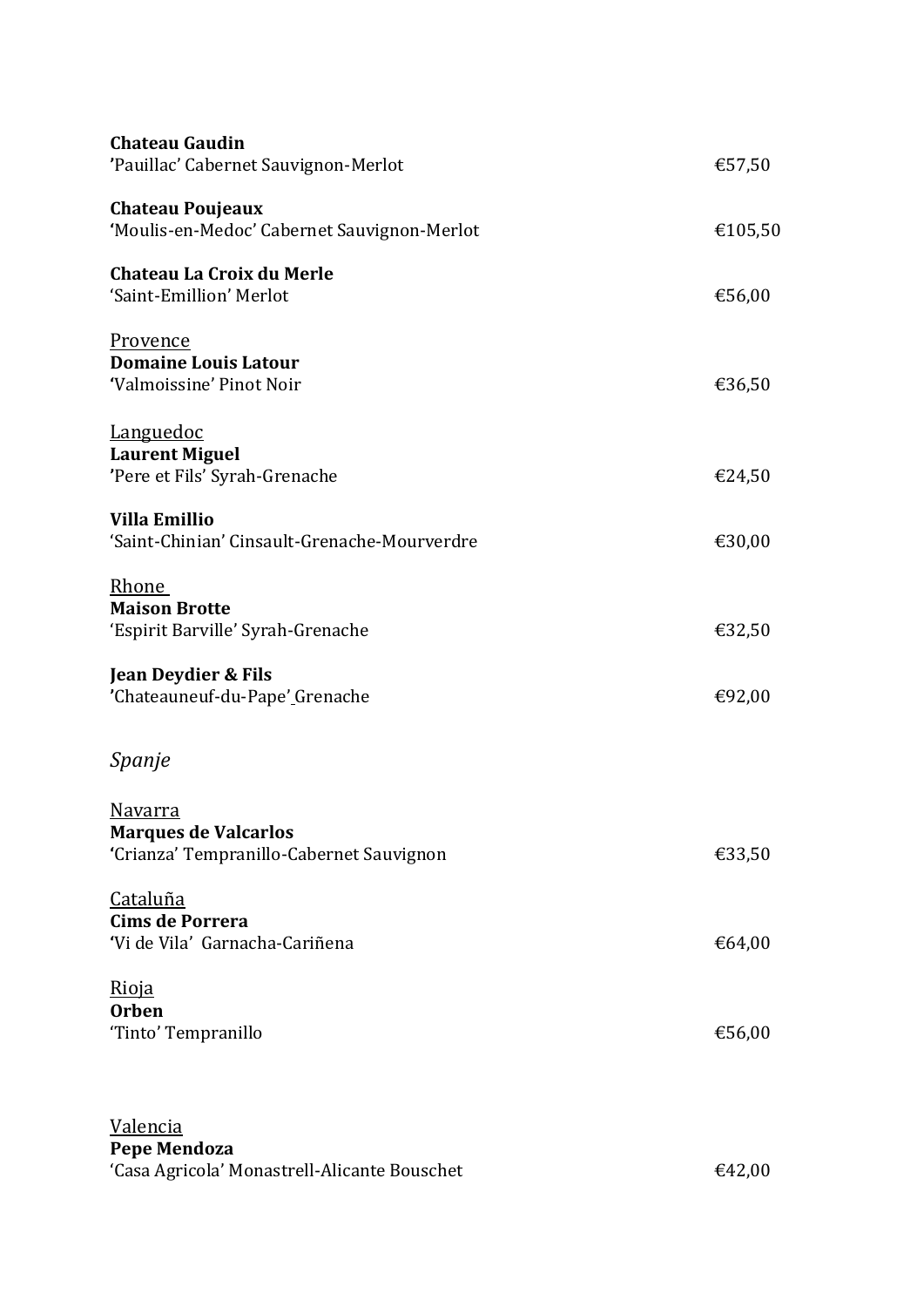## Portugal

| <u>Alentejo</u><br><b>Terra D'Alter</b><br>'Reserva' Trincadeira-Aragonez | €46,00 |
|---------------------------------------------------------------------------|--------|
| <i>Italie</i>                                                             |        |
| Veneto<br>La Giaretta<br>'Ripasso' Corvina-Molinara-Rondinella            | €40,50 |
| <b>Zenato</b><br>'Amarone' Corvina-Rondinella-Sangiovese-Molinara         | €95.00 |
| Piemonte<br><b>Massolino</b><br>'Dolcetto d'Alba' Dolcetto                | €42,00 |
| 'Barolo' Nebbiolo                                                         | €88,50 |
| Giacosa Fratelli<br>'Barbera d'Alba Bussia' Barbera                       | €38,50 |
| <b>Toscane</b><br>Giovanni Folonari<br>'Chianti Classico' Sangiovese      | €52,00 |
| Marche<br>Carminucci<br>'Naumakos' Montepulciano-Sangiovese               | €32,00 |
| <u>Abruzzo</u><br><b>Agriverde</b><br>'Riseis' Montepulciano              | €38,00 |
| Puglia<br><b>Farnese Vini</b><br>'Zolla' Primitivo-Merlot                 | €37,50 |

### Libanon

#### Batroun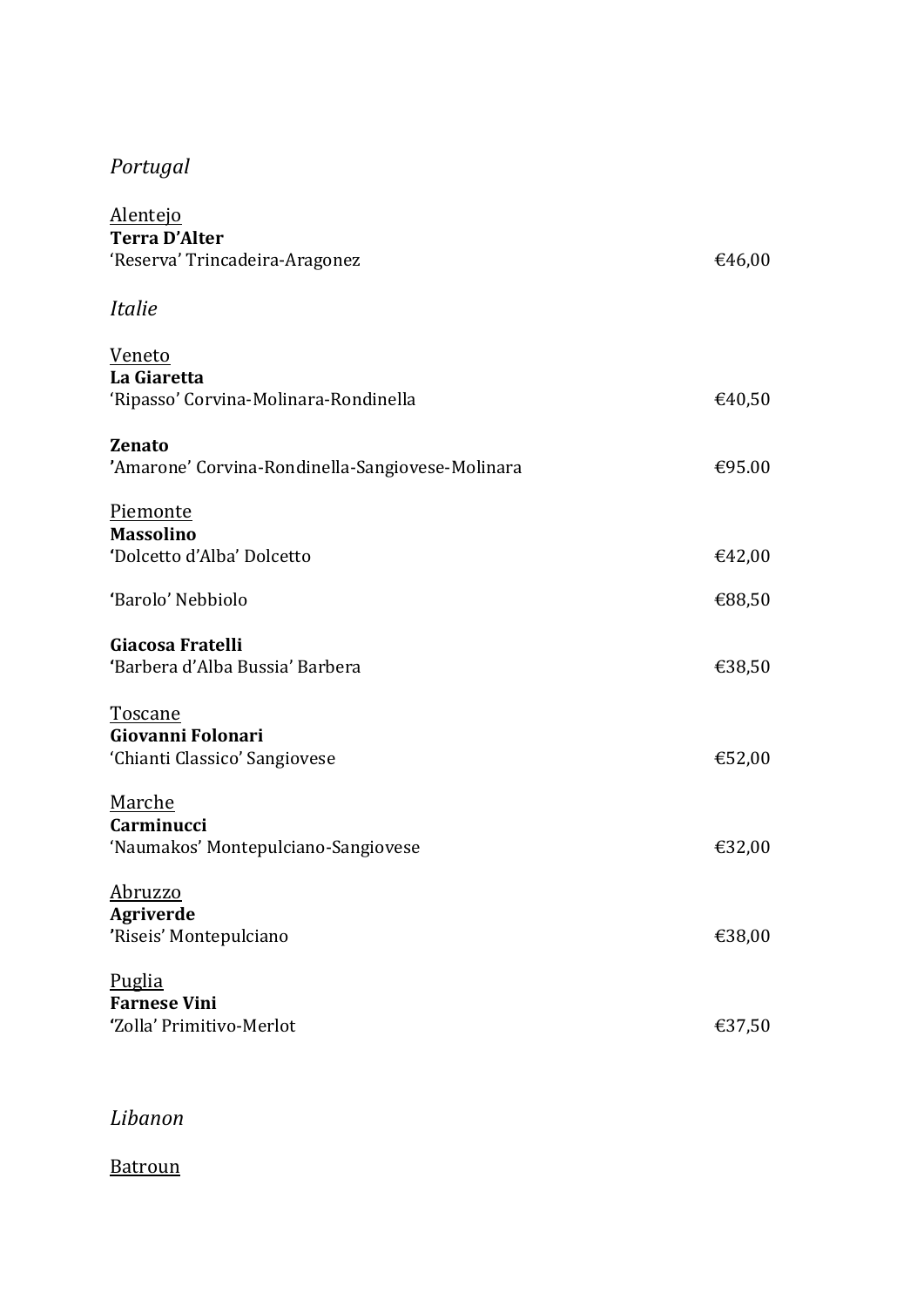| <b>IXSIR</b><br>'Altitudes' Cabernet Sauvignon-Caladoc-Tempranillo                      | €40,00 |
|-----------------------------------------------------------------------------------------|--------|
| Verenigde Staten                                                                        |        |
| California<br><b>Seghesio</b><br>'Sonoma Zinfandel' Zinfandel                           | €85,50 |
| Chili                                                                                   |        |
| <b>Cachapoal Valley</b><br><b>Vina Vik</b><br>'Milla Cala' Cabernet Sauvignon-Carmenere | €72,00 |
| Argentinie                                                                              |        |
| Mendoza<br>Salentein<br>'Primus' Malbec                                                 | €86,00 |
| Australië                                                                               |        |
| <b>Barossa Valley</b><br><b>Thorn-Clarke</b><br>'Shotfire' Shiraz                       | €43,00 |
| Nieuw-Zeeland                                                                           |        |
| Hawke's Bay<br><b>Te Mata Estate</b><br>'Cabernets-Merlot'                              | €36,00 |
| Zuid-Afrika                                                                             |        |
| <b>Tulbagh</b><br>Rijk's                                                                |        |
| 'Touch of Oak' Pinotage                                                                 | €37,50 |
| 'Touch of Oak' Shiraz<br><u>Zoet</u>                                                    | €41,00 |

Duitsland